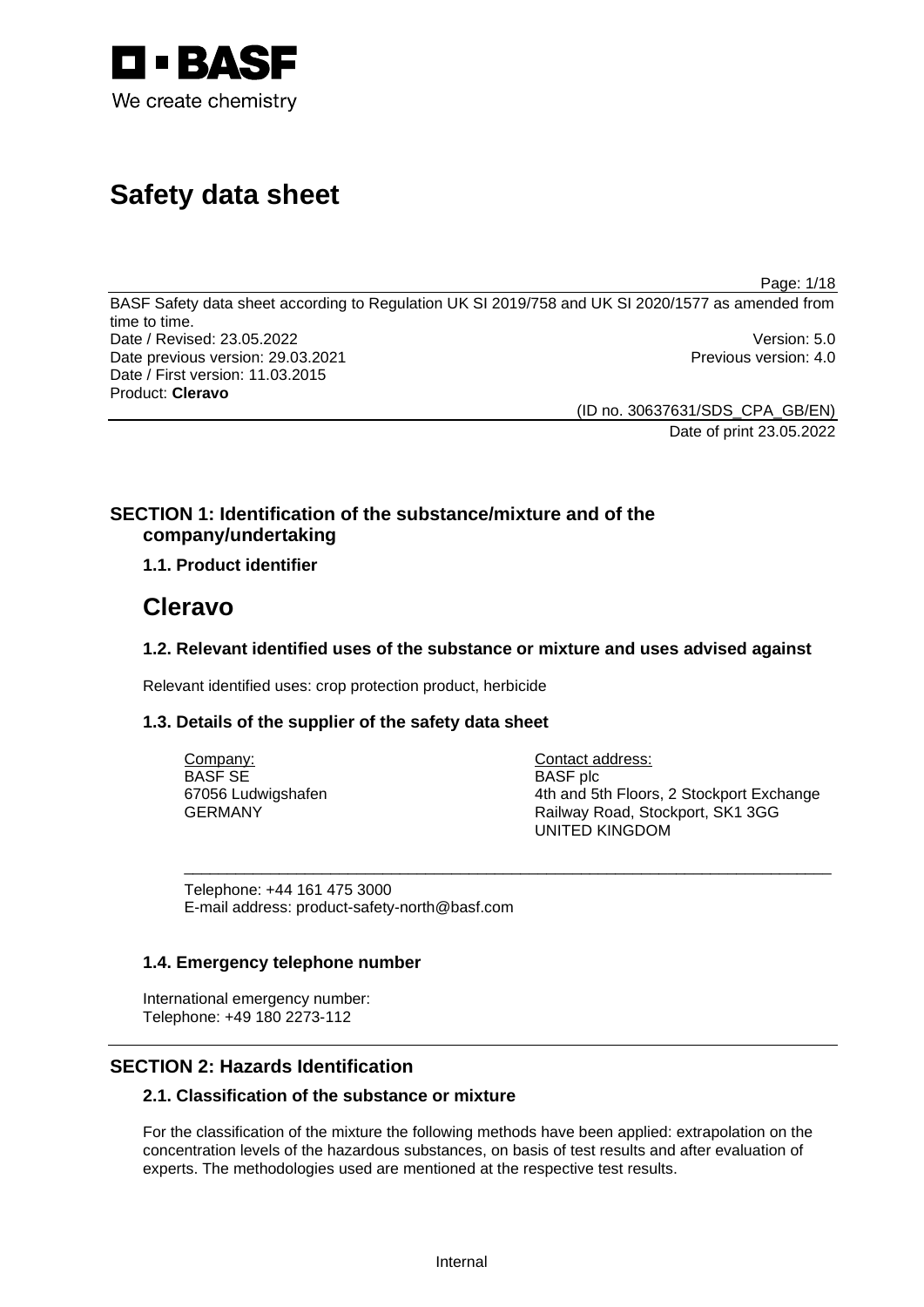BASF Safety data sheet according to Regulation UK SI 2019/758 and UK SI 2020/1577 as amended from time to time. Date / Revised: 23.05.2022 Version: 5.0 Date previous version: 29.03.2021 **Previous version: 4.0** Previous version: 4.0 Date / First version: 11.03.2015 Product: **Cleravo** 

> (ID no. 30637631/SDS\_CPA\_GB/EN) Date of print 23.05.2022

Page: 2/18

Skin Sens. 1 **H317 May cause an allergic skin reaction.** Repr. 2 **H361d Suspected of damaging the unborn child.**<br>Aquatic Acute 1 **H400** Very toxic to aquatic life. Aquatic Acute 1 H400 Very toxic to aquatic life.<br>Aquatic Chronic 2 H411 Toxic to aquatic life with H411 Toxic to aquatic life with long lasting effects.

For the classifications not written out in full in this section the full text can be found in section 16.

### **2.2. Label elements**

Globally Harmonized System (GHS) in accordance with UK regulations.

Pictogram:

Signal Word: Warning

| <b>Hazard Statement:</b>                      |                                                                                              |
|-----------------------------------------------|----------------------------------------------------------------------------------------------|
| H317                                          | May cause an allergic skin reaction.                                                         |
| H361d                                         | Suspected of damaging the unborn child.                                                      |
| H400                                          | Very toxic to aquatic life.                                                                  |
| H411                                          | Toxic to aquatic life with long lasting effects.                                             |
| <b>EUH401</b>                                 | To avoid risks to human health and the environment, comply with the<br>instructions for use. |
| <b>Precautionary Statement:</b>               |                                                                                              |
| P101                                          | If medical advice is needed, have product container or label at hand.                        |
| P102                                          | Keep out of reach of children.                                                               |
| P103                                          | Read carefully and follow all instructions.                                                  |
| <b>Precautionary Statements (Prevention):</b> |                                                                                              |
| P272                                          | Contaminated work clothing should not be allowed out of the workplace.                       |
| P280                                          | Wear protective gloves, protective clothing and eye protection or face<br>protection.        |
| P261                                          | Avoid breathing mist or vapour or spray.                                                     |
| P201                                          | Obtain special instructions before use.                                                      |
| P202                                          | Do not handle until all safety precautions have been read and<br>understood.                 |
| Precautionary Statements (Response):          |                                                                                              |
| P302 + P352                                   | IF ON SKIN: Wash with plenty of soap and water.                                              |
| P333 + P313                                   | If skin irritation or rash occurs: Get medical attention.                                    |
| P308 + P313                                   | IF exposed or concerned: Get medical attention.                                              |
| P362 + P364<br>P391                           | Take off contaminated clothing and wash it before reuse.<br>Collect spillage.                |

Precautionary Statements (Storage):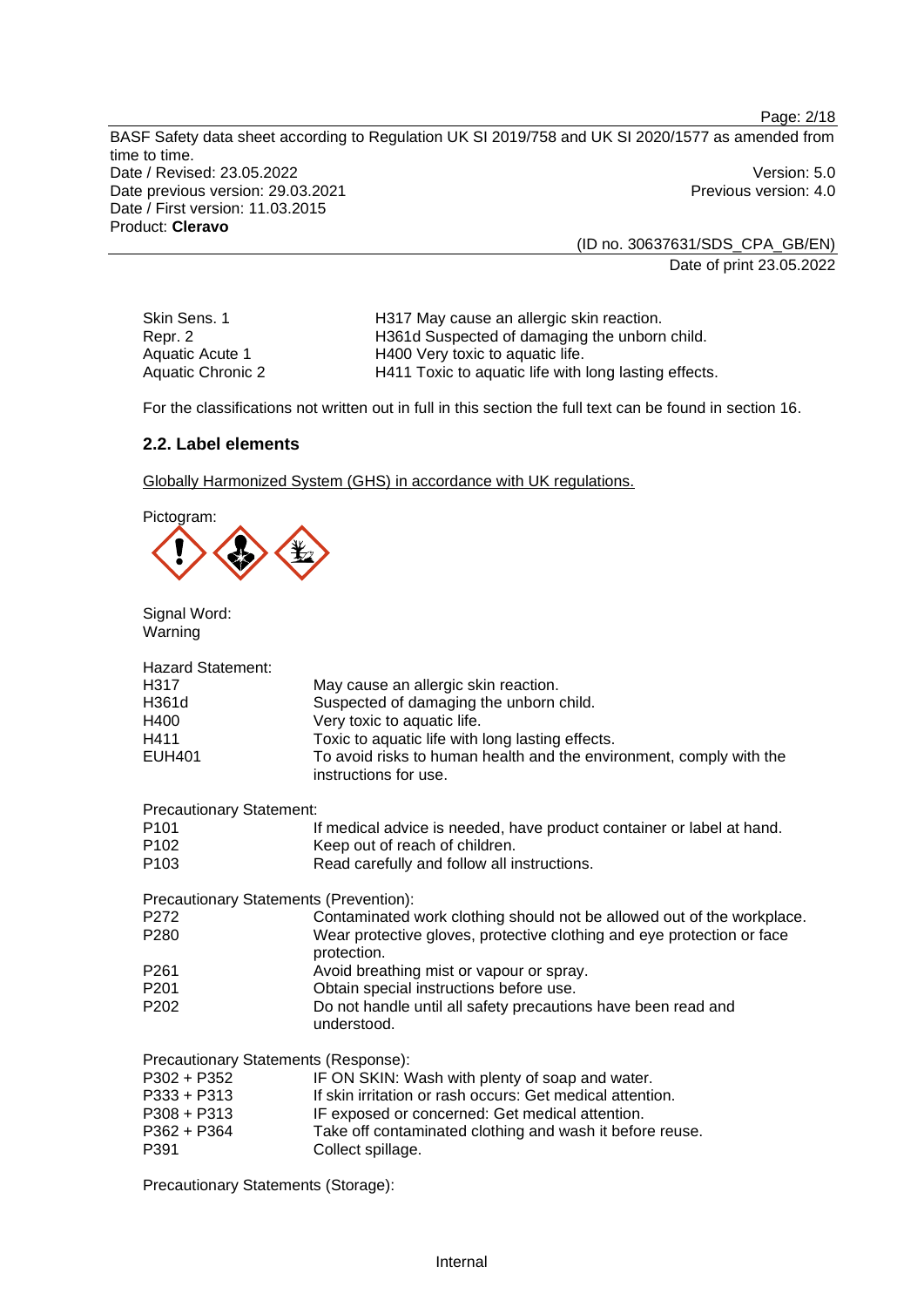Page: 3/18

BASF Safety data sheet according to Regulation UK SI 2019/758 and UK SI 2020/1577 as amended from time to time. Date / Revised: 23.05.2022 Version: 5.0 Date previous version: 29.03.2021 **Date previous version: 4.0** Date / First version: 11.03.2015 Product: **Cleravo** 

(ID no. 30637631/SDS\_CPA\_GB/EN) Date of print 23.05.2022

P405 Store locked up.

Precautionary Statements (Disposal):

P501 Dispose of contents/container to a licensed hazardous-waste disposal contractor or collection site except for empty clean containers which can be disposed of as non-hazardous waste.

Labeling of special preparations (GHS): EUH208: May produce an allergic reaction. Contains: 1,2-benzisothiazol-3(2H)-one, 2 methylisothiazol-3(2H)-one

Hazard determining component(s) for labelling: quinmerac (ISO); 7-chloro-3-methylquinoline-8 carboxylic acid, imazamox (ISO); (RS)-2-(4-isopropyl-4-methyl-5-oxo-2-imidazolin-2-yl)-5 methoxymethylnicotinic acid, 2-methylisothiazol-3(2H)-one

### **2.3. Other hazards**

See section 12 - Results of PBT and vPvB assessment.

 If applicable information is provided in this section on other hazards which do not result in classification but which may contribute to the overall hazards of the substance or mixture.

 Product does not contain a substance identified as having endocrine disrupting properties above legal limits, in accordance with the criteria set out in Commission Delegated Regulation (EU) 2017/2100 or Commission Regulation (EU) 2018/605.

# **SECTION 3: Composition/Information on Ingredients**

### **3.1. Substances**

Not applicable

### **3.2. Mixtures**

Chemical nature

crop protection product, herbicide, suspension concentrate (SC)

Hazardous ingredients (GHS)

quinmerac (ISO); 7-chloro-3-methylquinoline-8-carboxylic acid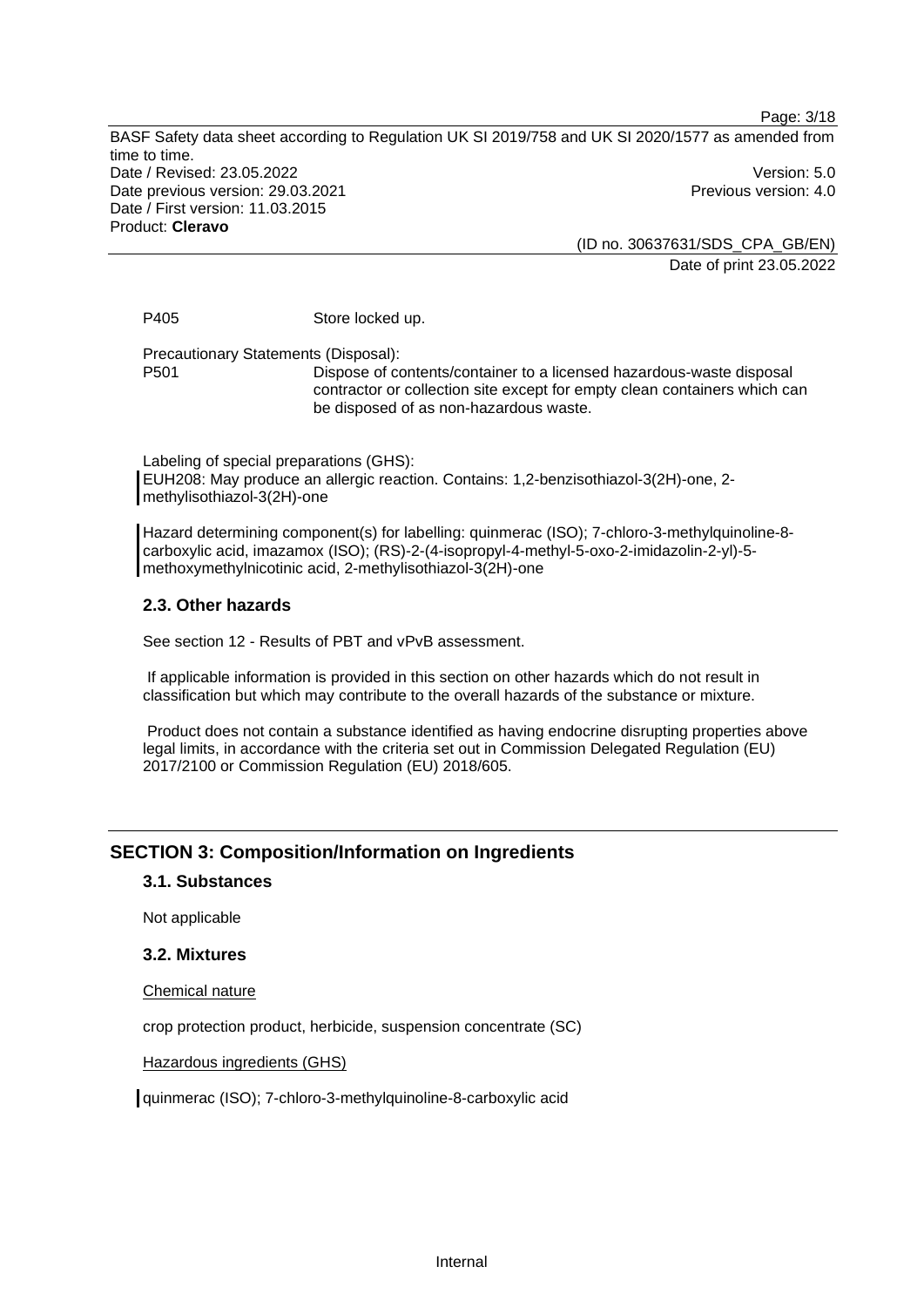Page: 4/18 BASF Safety data sheet according to Regulation UK SI 2019/758 and UK SI 2020/1577 as amended from time to time. Date / Revised: 23.05.2022 Version: 5.0 Date previous version: 29.03.2021 **Date previous version: 4.0** Date / First version: 11.03.2015 Product: **Cleravo**  (ID no. 30637631/SDS\_CPA\_GB/EN) Date of print 23.05.2022 Content (W/W): 22.65 % CAS Number: 90717-03-6 EC-Number: 402-790-6 REACH registration number: 01- 0000015252-80 Aquatic Acute 1 Aquatic Chronic 1 H400, H410 imazamox (ISO); (RS)-2-(4-isopropyl-4-methyl-5-oxo-2-imidazolin-2-yl)-5-methoxymethylnicotinic acid Content (W/W): 3.18 % CAS Number: 114311-32-9 Repr. 2 (unborn child) Aquatic Acute 1 Aquatic Chronic 1 M-factor acute: 10 M-factor chronic: 10 H361d, H400, H410 Benzenesulfonic acid, hydroxy-, polymer with formaldehyde, phenol and urea, sodium salt Content  $(W/W)$ : < 3 % CAS Number: 102980-04-1 Eye Dam./Irrit. 2 Aquatic Chronic 3 H319, H412 2-methylisothiazol-3(2H)-one Content (W/W): < 0.005 % CAS Number: 2682-20-4 EC-Number: 220-239-6 REACH registration number: 01- 2120764690-50 INDEX-Number: 613-326-00-9 Acute Tox. 2 (Inhalation - dust) Acute Tox. 3 (oral) Acute Tox. 3 (dermal) Skin Corr./Irrit. 1B Eye Dam./Irrit. 1 Skin Sens. 1A Aquatic Acute 1 Aquatic Chronic 1 M-factor acute: 10 M-factor chronic: 1 H330, H317, H314, H301 + H311, H400, H410 EUH071 Specific concentration limit: Skin Sens. 1A: >= 0.0015 % Propane-1,2-diol

Content (W/W): < 10 % CAS Number: 57-55-6 EC-Number: 200-338-0 REACH registration number: 01- 2119456809-23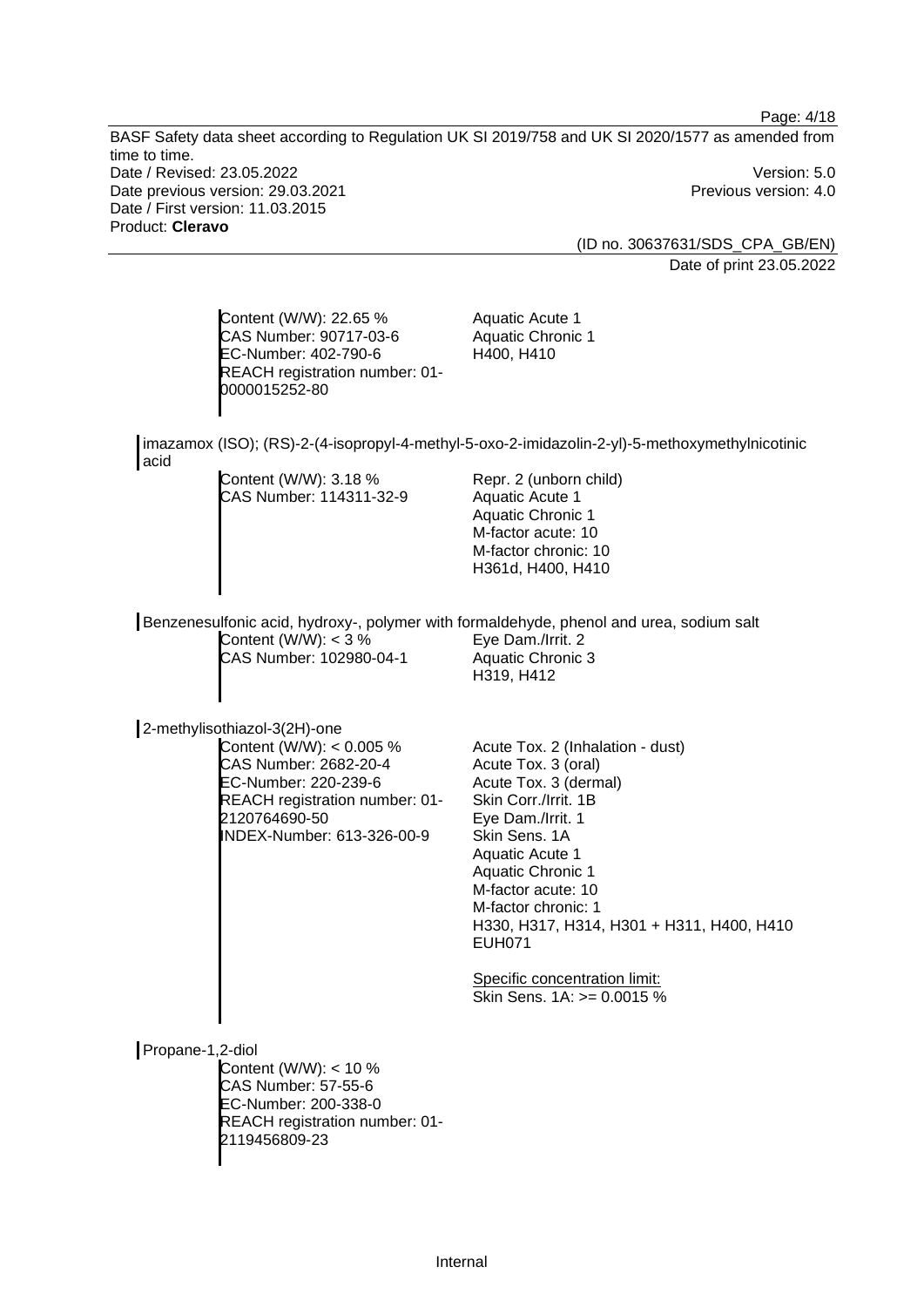Page: 5/18 BASF Safety data sheet according to Regulation UK SI 2019/758 and UK SI 2020/1577 as amended from time to time. Date / Revised: 23.05.2022 Version: 5.0 Date previous version: 29.03.2021 **Date previous version: 4.0** Date / First version: 11.03.2015 Product: **Cleravo** 

> (ID no. 30637631/SDS\_CPA\_GB/EN) Date of print 23.05.2022

For the classifications not written out in full in this section, including the hazard classes and the hazard statements, the full text is listed in section 16.

# **SECTION 4: First-Aid Measures**

### **4.1. Description of first aid measures**

Show container, label and/or safety data sheet to physician.

Remove contaminated clothing.

If inhaled: Keep patient calm, remove to fresh air, seek medical attention.

On skin contact: Wash thoroughly with soap and water

On contact with eyes: Wash affected eyes for at least 15 minutes under running water with eyelids held open.

On ingestion: Immediately rinse mouth and then drink 200-300 ml of water, seek medical attention.

### **4.2. Most important symptoms and effects, both acute and delayed**

Symptoms: Information, i.e. additional information on symptoms and effects may be included in the GHS labeling phrases available in Section 2 and in the Toxicological assessments available in Section 11., (Further) symptoms and / or effects are not known so far

**4.3. Indication of any immediate medical attention and special treatment needed**  Treatment: Treat according to symptoms (decontamination, vital functions), no known specific antidote.

### **SECTION 5: Fire-Fighting Measures**

#### **5.1. Extinguishing media**

Suitable extinguishing media: water spray, dry powder, foam, carbon dioxide

### **5.2. Special hazards arising from the substance or mixture**

Endangering substances: carbon monoxide, Carbon dioxide, hydrogen chloride, nitrogen oxides, halogenated compounds, sulfur oxides

Advice: The substances/groups of substances mentioned can be released in case of fire.

#### **5.3. Advice for fire-fighters**

Special protective equipment: Wear self-contained breathing apparatus and chemical-protective clothing.

Further information: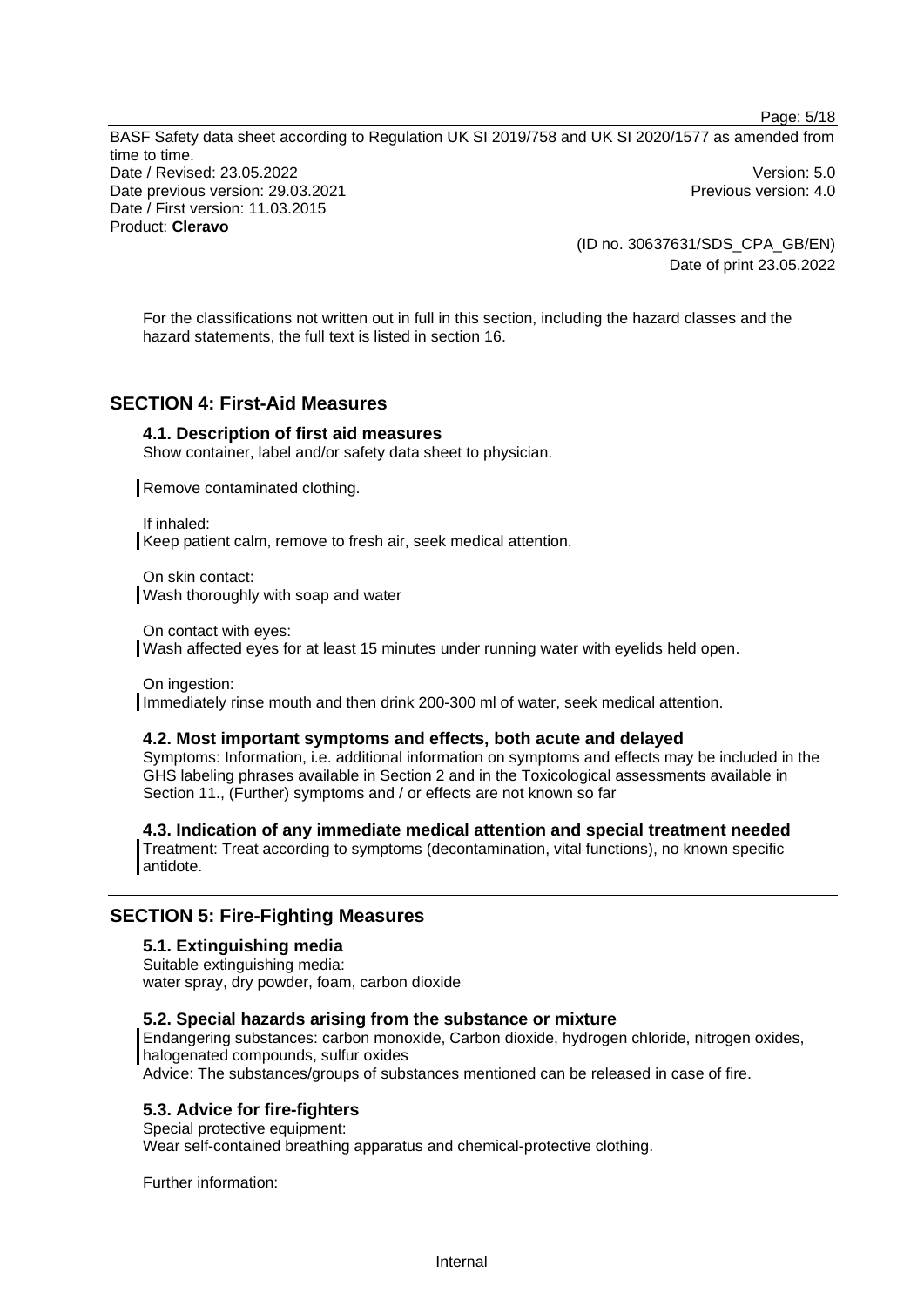Page: 6/18

BASF Safety data sheet according to Regulation UK SI 2019/758 and UK SI 2020/1577 as amended from time to time. Date / Revised: 23.05.2022 Version: 5.0 Date previous version: 29.03.2021 **Date previous version: 4.0** Date / First version: 11.03.2015 Product: **Cleravo** 

(ID no. 30637631/SDS\_CPA\_GB/EN) Date of print 23.05.2022

Keep containers cool by spraying with water if exposed to fire. In case of fire and/or explosion do not breathe fumes. Collect contaminated extinguishing water separately, do not allow to reach sewage or effluent systems. Dispose of fire debris and contaminated extinguishing water in accordance with official regulations.

# **SECTION 6: Accidental Release Measures**

### **6.1. Personal precautions, protective equipment and emergency procedures**

Do not breathe vapour/spray. Use personal protective clothing. Avoid contact with the skin, eyes and clothing.

#### **6.2. Environmental precautions**

Do not discharge into the subsoil/soil. Do not discharge into drains/surface waters/groundwater.

Do not allow contamination of public drains or surface or ground waters. Inform local water plc if spillage enters drains and the Environment Agency (England & Wales), the Scottish Environmental Protection Agency (Scotland), or the Environment and Heritage Service (Northern Ireland) if it enters surface or ground waters. Keep people and animals away.

### **6.3. Methods and material for containment and cleaning up**

For small amounts: Pick up with suitable absorbent material (e.g. sand, sawdust, general-purpose binder, kieselguhr).

For large amounts: Dike spillage. Pump off product.

Dispose of absorbed material in accordance with regulations. Collect waste in suitable containers, which can be labeled and sealed. Clean contaminated floors and objects thoroughly with water and detergents, observing environmental regulations. Wear suitable protective equipment.

#### **6.4. Reference to other sections**

Information regarding exposure controls/personal protection and disposal considerations can be found in section 8 and 13.

### **SECTION 7: Handling and Storage**

#### **7.1. Precautions for safe handling**

No special measures necessary if stored and handled correctly. Ensure thorough ventilation of stores and work areas. When using do not eat, drink or smoke. Hands and/or face should be washed before breaks and at the end of the shift.

#### Protection against fire and explosion:

No special precautions necessary. The substance/product is non-combustible. Product is not explosive.

### **7.2. Conditions for safe storage, including any incompatibilities**

Segregate from foods and animal feeds. Further information on storage conditions: Keep away from heat. Protect from direct sunlight.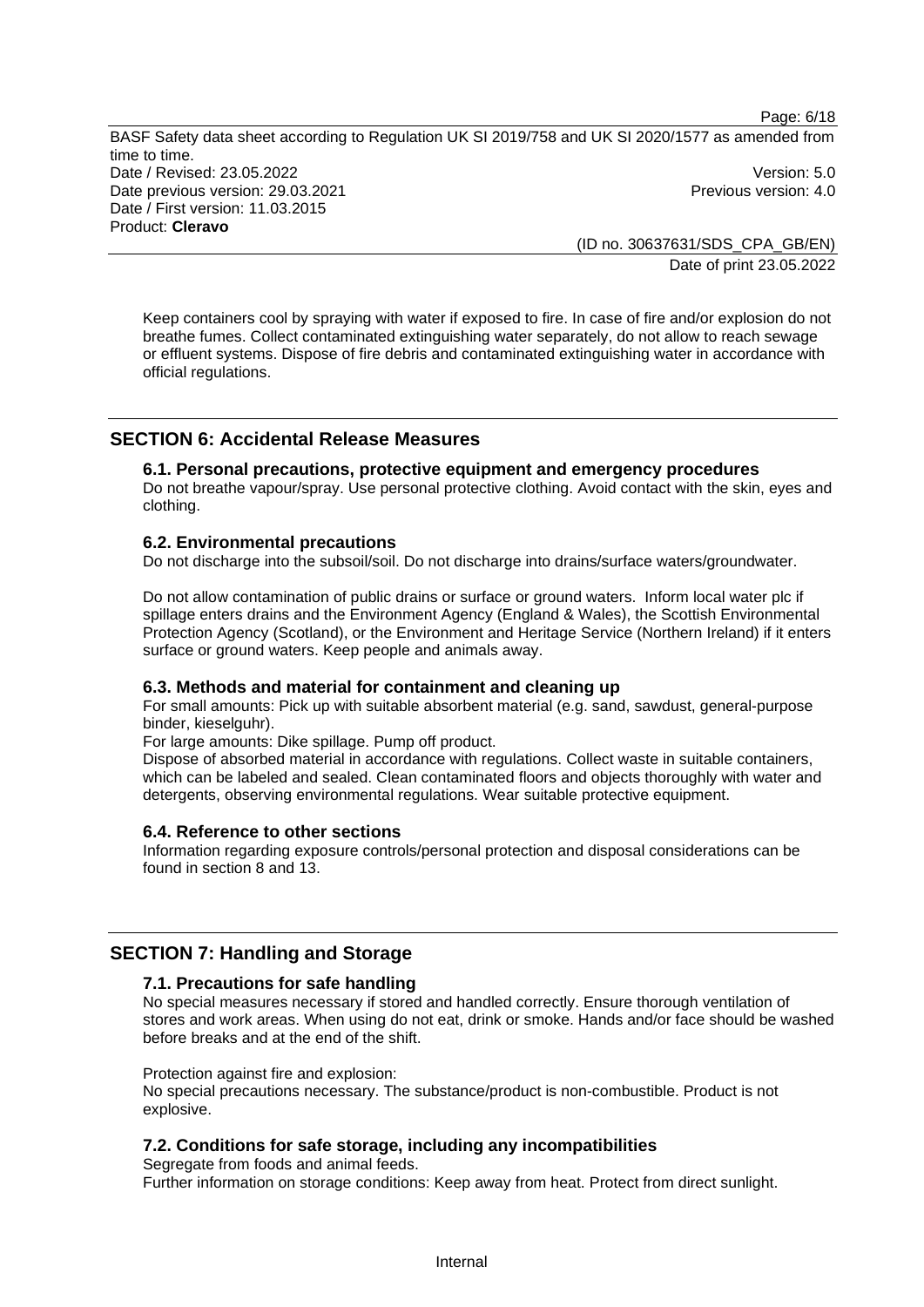Page: 7/18

BASF Safety data sheet according to Regulation UK SI 2019/758 and UK SI 2020/1577 as amended from time to time. Date / Revised: 23.05.2022 Version: 5.0 Date previous version: 29.03.2021 **Date previous version: 4.0** Date / First version: 11.03.2015 Product: **Cleravo** 

> (ID no. 30637631/SDS\_CPA\_GB/EN) Date of print 23.05.2022

Protect from temperatures below: 0 °C Changes in the properties of the product may occur if substance/product is stored below indicated temperature for extended periods of time. Protect from temperatures above: 40 °C

Changes in the properties of the product may occur if substance/product is stored above indicated temperature for extended periods of time.

### **7.3. Specific end use(s)**

For the relevant identified use(s) listed in Section 1 the advice mentioned in this section 7 is to be observed.

# **SECTION 8: Exposure Controls/Personal Protection**

### **8.1. Control parameters**

Components with occupational exposure limits

57-55-6: Propane-1,2-diol

TWA value 474 mg/m3 ; 150 ppm (WEL/EH 40 (UK)), Total vapour and particulates TWA value 10 mg/m3 (WEL/EH 40 (UK)), Particulate

Refer to the current edition of HSE Guidance Note EH40 Occupational Exposure Limits (United Kingdom). For normal use and handling refer to the product label/leaflet.

### **8.2. Exposure controls**

Personal protective equipment

Respiratory protection:

Suitable respiratory protection for lower concentrations or short-term effect: Combination filter for gases/vapours of organic, inorganic, acid inorganic, alkaline compounds and toxic particles (e. g. EN 14387 Type ABEK-P3)

Hand protection:

Suitable chemical resistant safety gloves (EN ISO 374-1) also with prolonged, direct contact (Recommended: Protective index 6, corresponding > 480 minutes of permeation time according to EN ISO 374-1): E.g. nitrile rubber (0.4 mm), chloroprene rubber (0.5 mm), butyl rubber (0.7 mm) etc.

Eye protection: Safety glasses with side-shields (frame goggles) (e.g. EN 166)

Body protection:

Body protection must be chosen depending on activity and possible exposure, e.g. apron, protecting boots, chemical-protection suit (according to EN 14605 in case of splashes or EN ISO 13982 in case of dust).

General safety and hygiene measures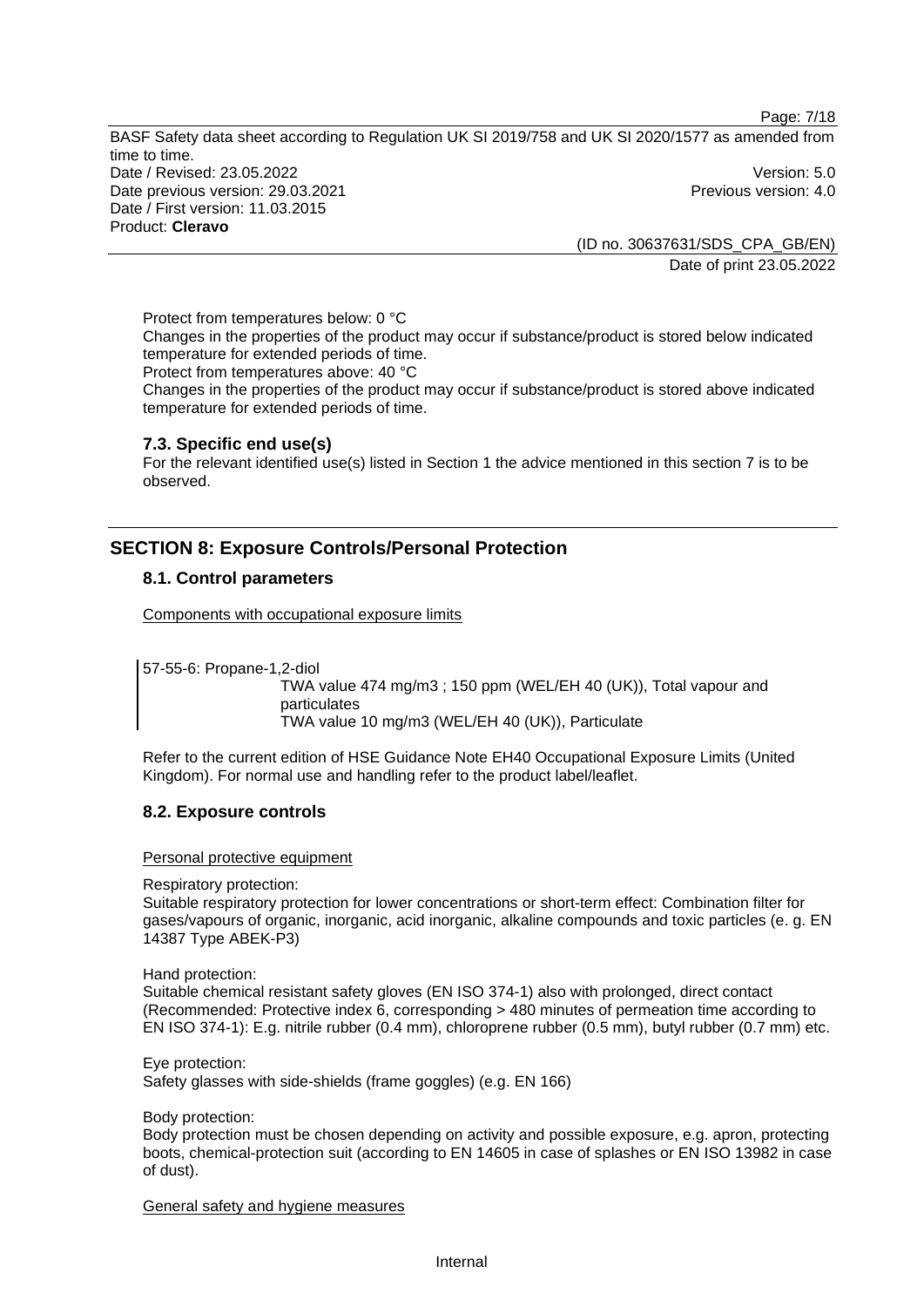Page: 8/18 BASF Safety data sheet according to Regulation UK SI 2019/758 and UK SI 2020/1577 as amended from time to time. Date / Revised: 23.05.2022 Version: 5.0 Date previous version: 29.03.2021 **Previous version: 4.0** Previous version: 4.0 Date / First version: 11.03.2015 Product: **Cleravo** 

(ID no. 30637631/SDS\_CPA\_GB/EN) Date of print 23.05.2022

The statements on personal protective equipment in the instructions for use apply when handling crop-protection agents in final-consumer packing. Wearing of closed work clothing is recommended. Store work clothing separately. Keep away from food, drink and animal feeding stuffs.

# **SECTION 9: Physical and Chemical Properties**

### **9.1. Information on basic physical and chemical properties**

| Form:                          | liquid                                  |                |
|--------------------------------|-----------------------------------------|----------------|
| Colour:                        | white                                   |                |
| Odour:                         | aromatic                                |                |
| Odour threshold:               |                                         |                |
|                                | Not determined due to potential         |                |
|                                | health hazard by inhalation.            |                |
| pH value:                      | approx. $3 - 5$                         |                |
|                                | (20 °C)                                 |                |
|                                | (measured with the undiluted            |                |
|                                | substance)                              |                |
| Melting point:                 | approx. 0 °C                            |                |
|                                | Information applies to the solvent.     |                |
| Boiling point:                 | approx. 100 °C                          |                |
|                                | Information applies to the solvent.     |                |
| Flash point:                   |                                         |                |
|                                | Non-flammable.                          |                |
|                                |                                         |                |
| Evaporation rate:              |                                         |                |
|                                | not applicable                          |                |
| Flammability:                  | not applicable                          |                |
| Lower explosion limit:         |                                         |                |
|                                | As a result of our experience with this |                |
|                                | product and our knowledge of its        |                |
|                                | composition we do not expect any        |                |
|                                | hazard as long as the product is used   |                |
|                                | appropriately and in accordance with    |                |
|                                | the intended use.                       |                |
| Upper explosion limit:         |                                         |                |
|                                | As a result of our experience with this |                |
|                                | product and our knowledge of its        |                |
|                                | composition we do not expect any        |                |
|                                | hazard as long as the product is used   |                |
|                                | appropriately and in accordance with    |                |
|                                | the intended use.                       |                |
| Ignition temperature:          | 614 °C                                  | (DIN EN 14522) |
| Vapour pressure:               | approx. 23 hPa                          |                |
|                                | (20 °C)                                 |                |
|                                | Information applies to the solvent.     |                |
| Density:                       | approx. 1.11 g/cm3                      |                |
|                                | (20 °C)                                 |                |
| Relative vapour density (air): |                                         |                |
|                                | not applicable                          |                |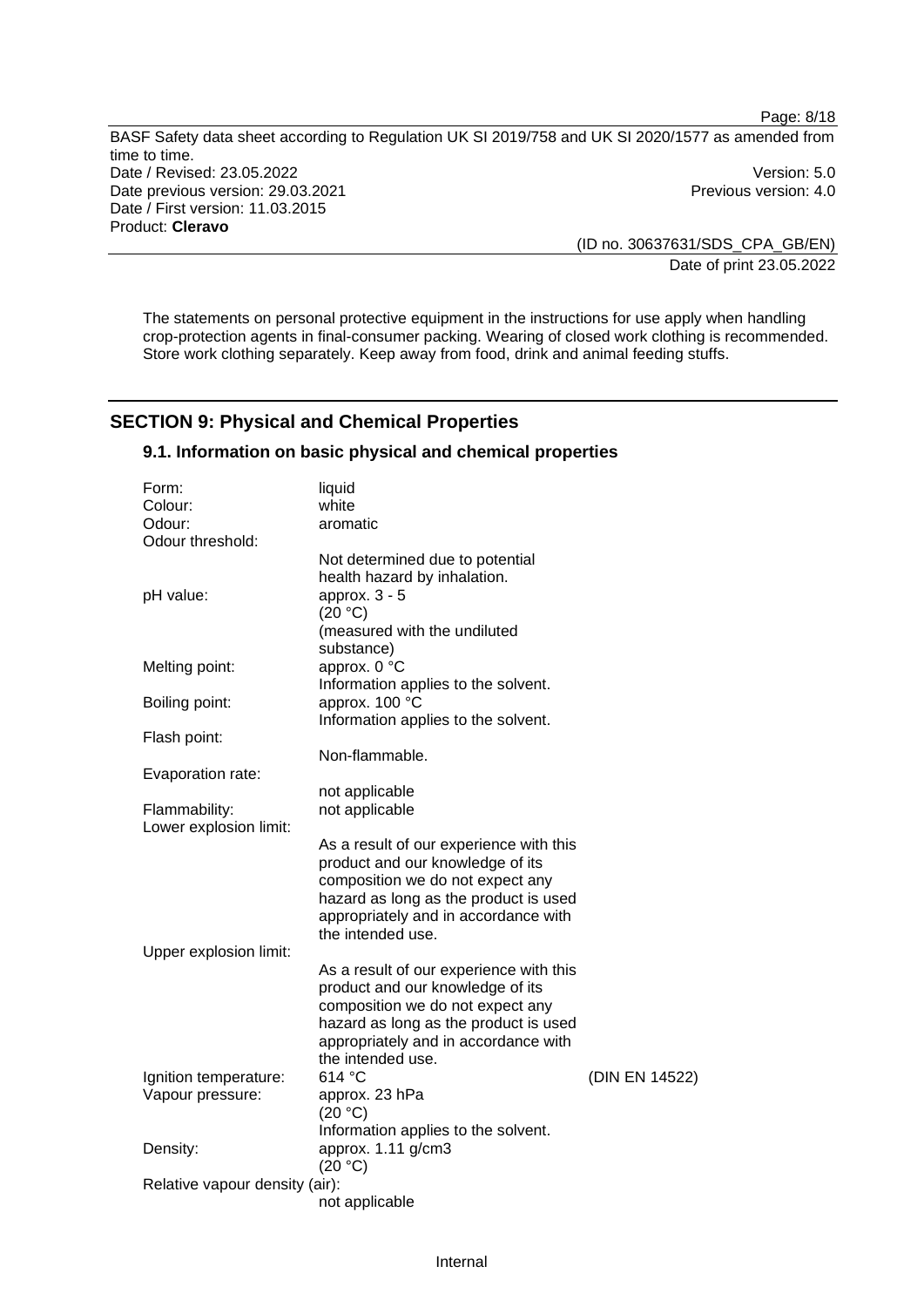BASF Safety data sheet according to Regulation UK SI 2019/758 and UK SI 2020/1577 as amended from time to time. Date / Revised: 23.05.2022 Version: 5.0 Date previous version: 29.03.2021 **Previous version: 4.0** Previous version: 4.0 Date / First version: 11.03.2015 Product: **Cleravo** 

(ID no. 30637631/SDS\_CPA\_GB/EN) Date of print 23.05.2022

Page: 9/18

| Solubility in water: dispersible<br>Partitioning coefficient n-octanol/water (log Kow): | The statements are based on the<br>properties of the individual<br>components.                                                                                        |
|-----------------------------------------------------------------------------------------|-----------------------------------------------------------------------------------------------------------------------------------------------------------------------|
|                                                                                         | Information on: quinmerac (ISO); 7-chloro-3-methylquinoline-8-carboxylic acid                                                                                         |
|                                                                                         | Partitioning coefficient n-octanol/water (log Kow): -1.41 (OECD Guideline 117)                                                                                        |
|                                                                                         | $(21 \text{ °C}; pH value: 7)$                                                                                                                                        |
| Thermal decomposition: 195 °C, 90 kJ/kg,                                                | (onset temperature)<br>310 °C, 140 kJ/kg,<br>(onset temperature)<br>Not a substance liable to self-decomposition according to UN transport<br>regulations, class 4.1. |
| Viscosity, dynamic:                                                                     | approx. 187 mPa.s<br>(40 °C, 10 1/s)                                                                                                                                  |
| Explosion hazard:                                                                       | not explosive                                                                                                                                                         |
| Fire promoting properties:                                                              | not fire-propagating                                                                                                                                                  |

### **9.2. Other information**

Other Information:

If necessary, information on other physical and chemical parameters is indicated in this section.

# **SECTION 10: Stability and Reactivity**

#### **10.1. Reactivity**

No hazardous reactions if stored and handled as prescribed/indicated.

### **10.2. Chemical stability**

The product is stable if stored and handled as prescribed/indicated.

#### **10.3. Possibility of hazardous reactions**

No hazardous reactions if stored and handled as prescribed/indicated.

### **10.4. Conditions to avoid**

See SDS section 7 - Handling and storage.

### **10.5. Incompatible materials**

Substances to avoid: strong acids, strong bases, strong oxidizing agents

### **10.6. Hazardous decomposition products**

Hazardous decomposition products: No hazardous decomposition products if stored and handled as prescribed/indicated.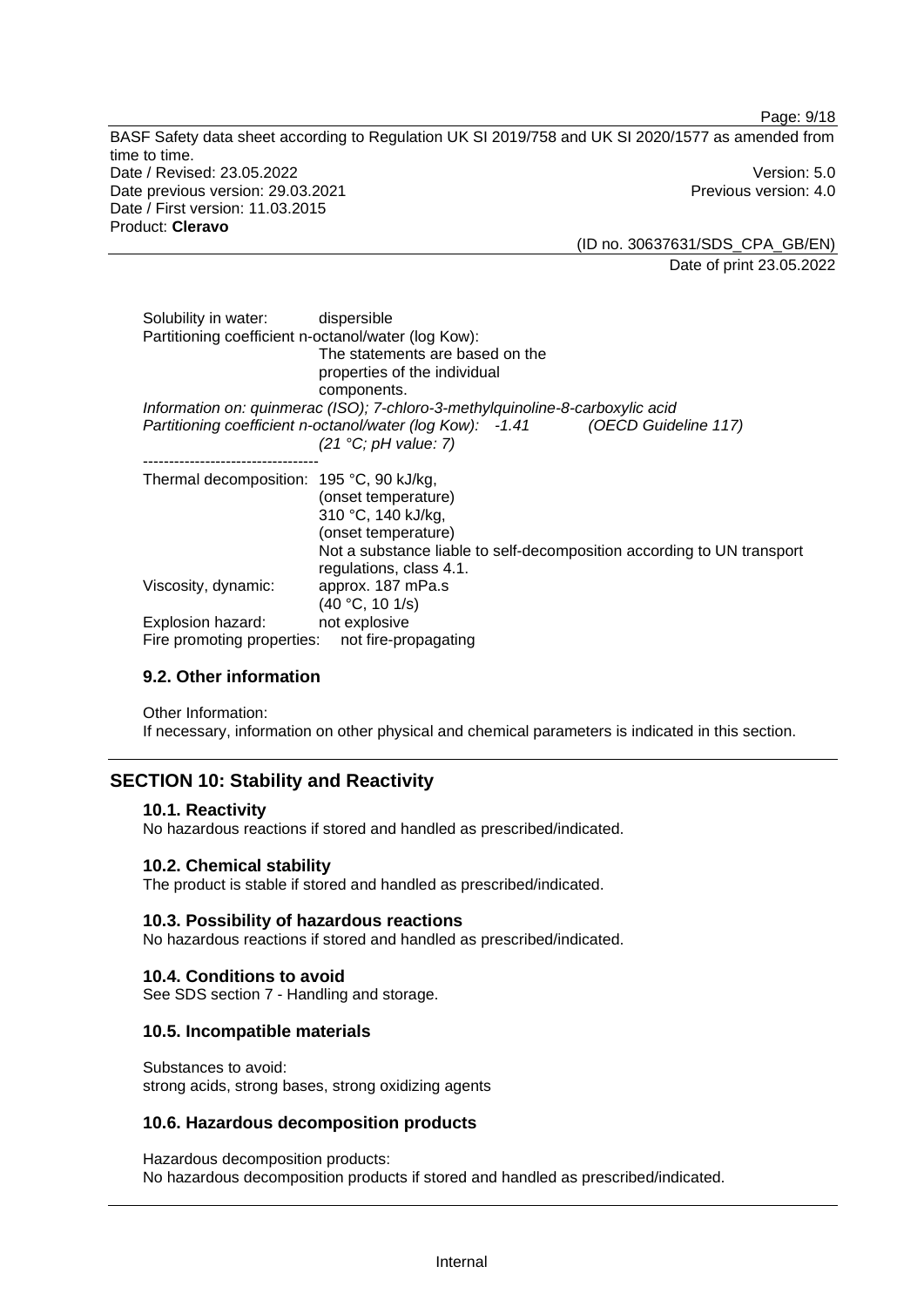Page: 10/18 BASF Safety data sheet according to Regulation UK SI 2019/758 and UK SI 2020/1577 as amended from time to time. Date / Revised: 23.05.2022 Version: 5.0 Date previous version: 29.03.2021 **Date previous version: 4.0** Date / First version: 11.03.2015 Product: **Cleravo** 

> (ID no. 30637631/SDS\_CPA\_GB/EN) Date of print 23.05.2022

## **SECTION 11: Toxicological Information**

### **11.1. Information on hazard classes as defined in Regulation (EC) No 1272/2008**

#### Acute toxicity

Assessment of acute toxicity: Virtually nontoxic after a single skin contact. Virtually nontoxic by inhalation. Virtually nontoxic after a single ingestion.

Experimental/calculated data: LD50 rat (oral): > 2,000 mg/kg (OECD Guideline 423) No mortality was observed.

LC50 rat (by inhalation): > 5.043 mg/l 4 h (OECD Guideline 403) No mortality was observed. An aerosol was tested.

LD50 rat (dermal): > 5,000 mg/kg (OECD Guideline 402) No mortality was observed.

#### Irritation

Assessment of irritating effects: Not irritating to the skin. Not irritating to the eyes.

Experimental/calculated data: Skin corrosion/irritation rabbit: non-irritant (OECD Guideline 404)

Serious eye damage/irritation rabbit: non-irritant (OECD Guideline 405)

#### Respiratory/Skin sensitization

Assessment of sensitization: Sensitization after skin contact possible. The product has not been tested. The statement has been derived from the properties of the individual components.

*Information on: 2-methylisothiazol-3(2H)-one Experimental/calculated data: guinea pig: skin sensitizing (OECD Guideline 406)* ----------------------------------

#### Germ cell mutagenicity

Assessment of mutagenicity:

Mutagenicity tests revealed no genotoxic potential. The product has not been tested. The statement has been derived from the properties of the individual components.

#### **Carcinogenicity**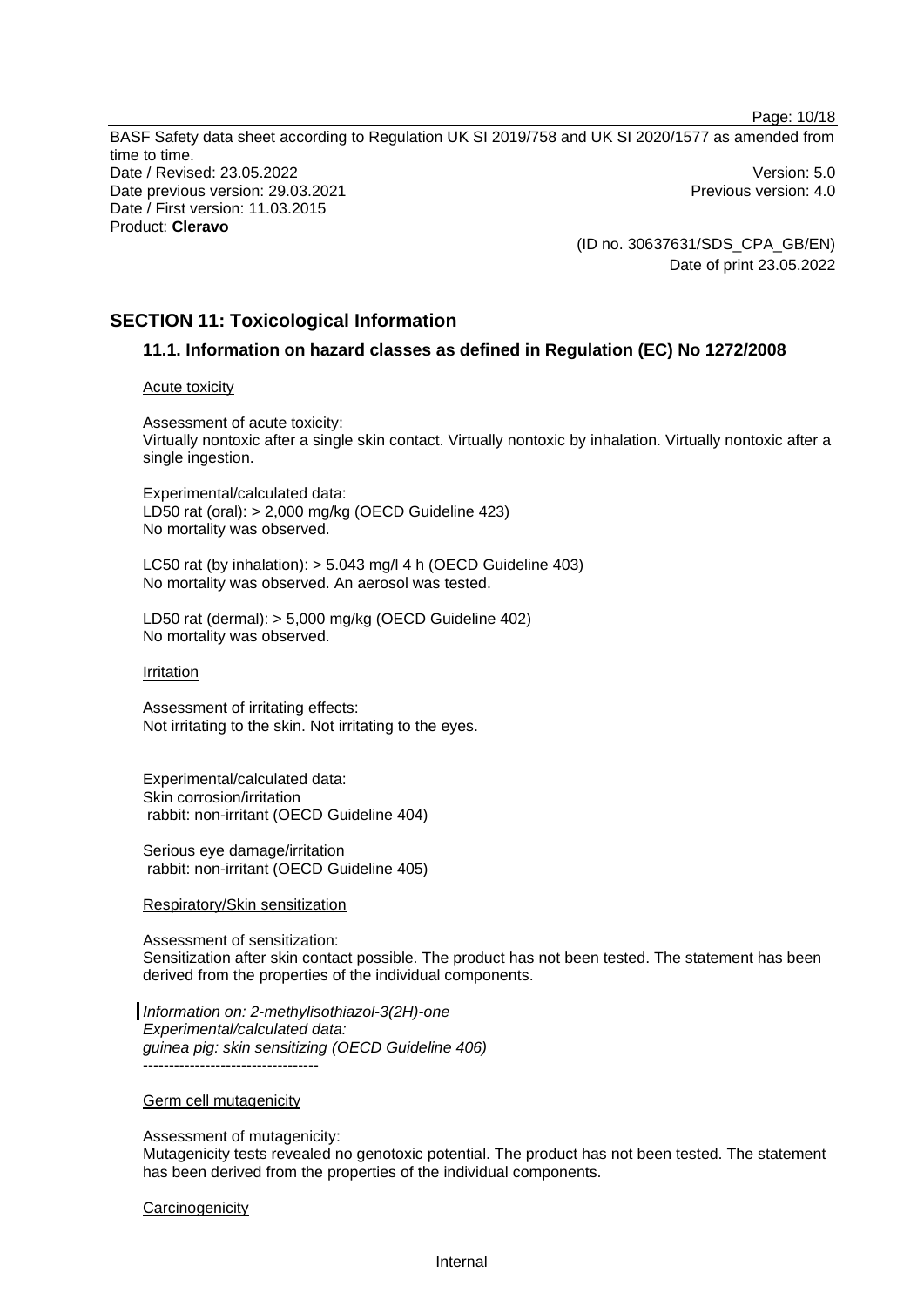BASF Safety data sheet according to Regulation UK SI 2019/758 and UK SI 2020/1577 as amended from time to time. Date / Revised: 23.05.2022 Version: 5.0 Date previous version: 29.03.2021 **Date previous version: 4.0** Date / First version: 11.03.2015 Product: **Cleravo** 

(ID no. 30637631/SDS\_CPA\_GB/EN) Date of print 23.05.2022

Page: 11/18

Assessment of carcinogenicity: The results of various animal studies gave no indication of a carcinogenic effect. The product has not

been tested. The statement has been derived from the properties of the individual components.

#### Reproductive toxicity

Assessment of reproduction toxicity: The results of animal studies gave no indication of a fertility impairing effect. The product has not been tested. The statement has been derived from the properties of the individual components.

#### Developmental toxicity

Assessment of teratogenicity:

The product has not been tested. The statement has been derived from the properties of the individual components.

*Information on: imazamox (ISO); (RS)-2-(4-isopropyl-4-methyl-5-oxo-2-imidazolin-2-yl)-5 methoxymethylnicotinic acid Assessment of teratogenicity: Indications of possible developmental toxicity/teratogenicity were seen in animal studies.*  ----------------------------------

### Specific target organ toxicity (single exposure)

Assessment of STOT single: Based on the available information there is no specific target organ toxicity to be expected after a single exposure.

Remarks: The product has not been tested. The statement has been derived from the properties of the individual components.

Repeated dose toxicity and Specific target organ toxicity (repeated exposure)

Assessment of repeated dose toxicity:

No substance-specific organtoxicity was observed after repeated administration to animals. The product has not been tested. The statement has been derived from the properties of the individual components.

#### Aspiration hazard

No aspiration hazard expected.

The product has not been tested. The statement has been derived from the properties of the individual components.

#### Interactive effects

No data available.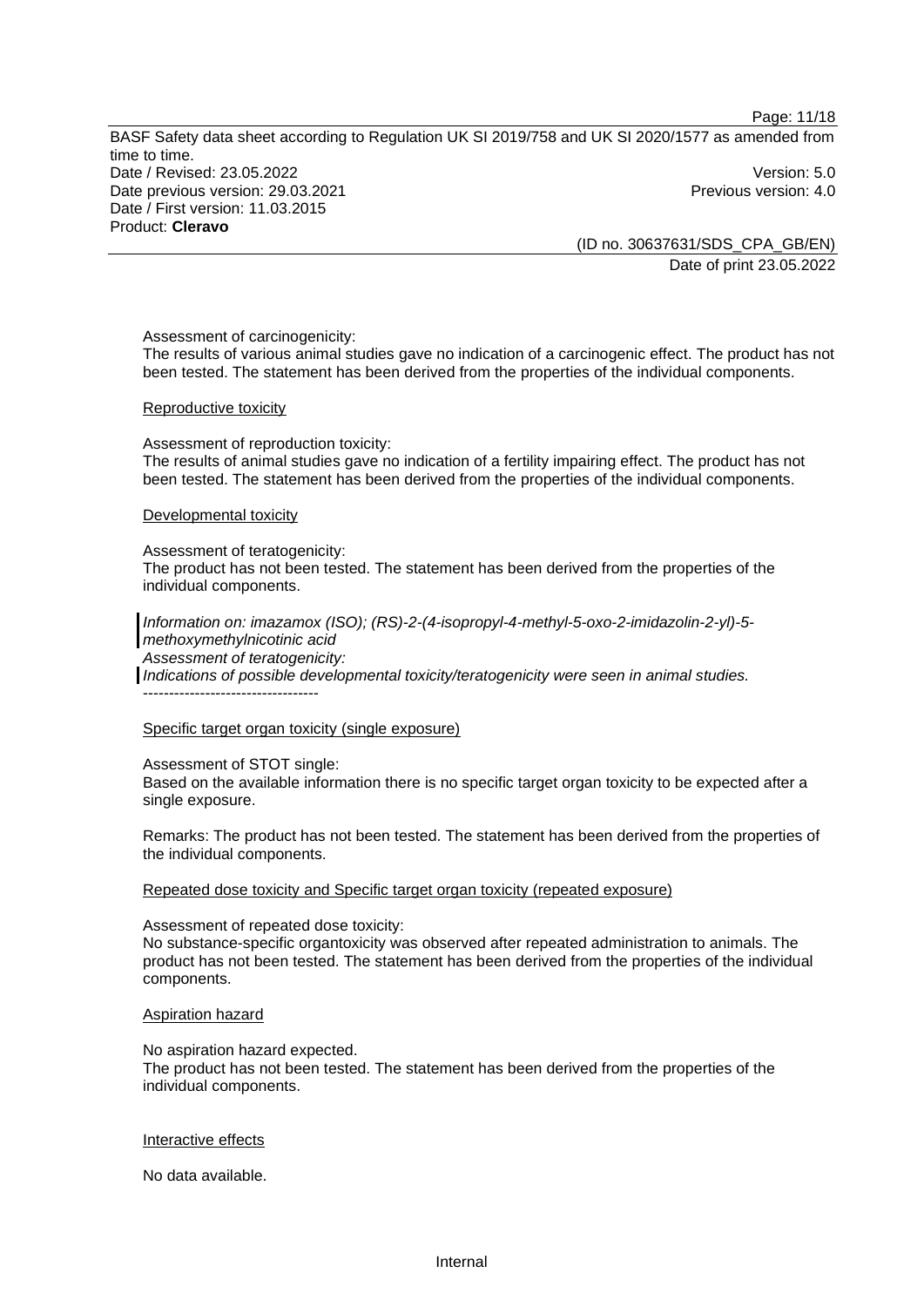Page: 12/18 BASF Safety data sheet according to Regulation UK SI 2019/758 and UK SI 2020/1577 as amended from time to time. Date / Revised: 23.05.2022 Version: 5.0 Date previous version: 29.03.2021 **Previous version: 4.0** Previous version: 4.0 Date / First version: 11.03.2015 Product: **Cleravo** 

(ID no. 30637631/SDS\_CPA\_GB/EN) Date of print 23.05.2022

### **11.2. Information on other hazards**

#### Endocrine disrupting properties

Product does not contain a substance identified as having endocrine disrupting properties above legal limits, in accordance with the criteria set out in Commission Delegated Regulation (EU) 2017/2100 or Commission Regulation (EU) 2018/605.

Other information

Other relevant toxicity information

Misuse can be harmful to health.

### **SECTION 12: Ecological Information**

#### **12.1. Toxicity**

Assessment of aquatic toxicity: Very toxic to aquatic life. Toxic to aquatic life with long lasting effects.

Toxicity to fish: LC50 (96 h) 19.59 mg/l, Oncorhynchus mykiss (static)

Aquatic invertebrates: EC50 (48 h) 51.4 mg/l, Daphnia magna (static)

Aquatic plants: EC10 (7 d) 0.287 mg/l (growth rate), Lemna gibba

EC50 (7 d) 0.511 mg/l (growth rate), Lemna gibba

*Information on:quinmerac (ISO); 7-chloro-3-methylquinoline-8-carboxylic acid Chronic toxicity to fish: No observed effect concentration (35 d) >= 10 mg/l, Oncorhynchus mykiss* 

*Information on:imazamox (ISO); (RS)-2-(4-isopropyl-4-methyl-5-oxo-2-imidazolin-2-yl)-5 methoxymethylnicotinic acid Chronic toxicity to fish: No observed effect concentration (28 d) 1.22 mg/l, Cyprinodon variegatus*  ----------------------------------

*Information on:quinmerac (ISO); 7-chloro-3-methylquinoline-8-carboxylic acid Chronic toxicity to aquatic invertebrates: No observed effect concentration (21 d) 100 mg/l, Daphnia magna* 

*Information on:imazamox (ISO); (RS)-2-(4-isopropyl-4-methyl-5-oxo-2-imidazolin-2-yl)-5 methoxymethylnicotinic acid Chronic toxicity to aquatic invertebrates:*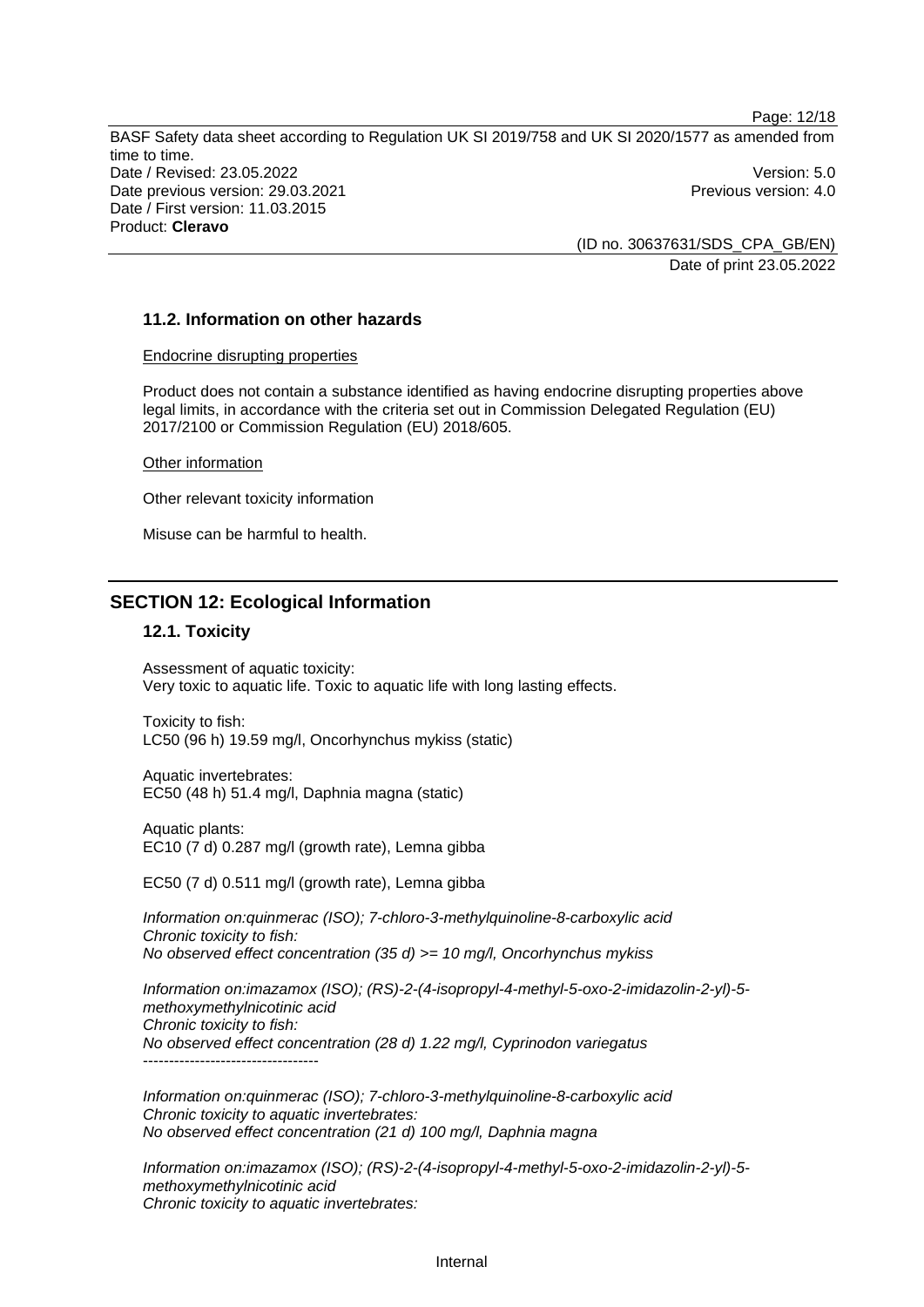BASF Safety data sheet according to Regulation UK SI 2019/758 and UK SI 2020/1577 as amended from time to time. Date / Revised: 23.05.2022 Version: 5.0 Date previous version: 29.03.2021 **Previous version: 4.0** Previous version: 4.0 Date / First version: 11.03.2015 Product: **Cleravo** 

(ID no. 30637631/SDS\_CPA\_GB/EN) Date of print 23.05.2022

Page: 13/18

*No observed effect concentration (21 d) > 10 mg/l, Daphnia magna (semistatic)*  ----------------------------------

### **12.2. Persistence and degradability**

Assessment biodegradation and elimination (H2O): The product has not been tested. The statement has been derived from the properties of the individual components.

*Information on:imazamox (ISO); (RS)-2-(4-isopropyl-4-methyl-5-oxo-2-imidazolin-2-yl)-5 methoxymethylnicotinic acid Assessment biodegradation and elimination (H2O): Not readily biodegradable (by OECD criteria).* 

*Information on:quinmerac (ISO); 7-chloro-3-methylquinoline-8-carboxylic acid Assessment biodegradation and elimination (H2O): Not readily biodegradable (by OECD criteria).*  ----------------------------------

### **12.3. Bioaccumulative potential**

Assessment bioaccumulation potential: The product has not been tested. The statement has been derived from the properties of the individual components.

*Information on:quinmerac (ISO); 7-chloro-3-methylquinoline-8-carboxylic acid Assessment bioaccumulation potential:* 

*Because of the n-octanol/water distribution coefficient (log Pow) accumulation in organisms is not to be expected.*  ----------------------------------

*Information on:imazamox (ISO); (RS)-2-(4-isopropyl-4-methyl-5-oxo-2-imidazolin-2-yl)-5 methoxymethylnicotinic acid Bioaccumulation potential:* 

*Bioconcentration factor(BCF): < 1, Lepomis macrochirus (OECD-Guideline 305) Does not accumulate in organisms.*  ----------------------------------

### **12.4. Mobility in soil**

Assessment transport between environmental compartments: Adsorption in soil: The product has not been tested. The statement has been derived from the properties of the individual components.

*Information on:imazamox (ISO); (RS)-2-(4-isopropyl-4-methyl-5-oxo-2-imidazolin-2-yl)-5 methoxymethylnicotinic acid Assessment transport between environmental compartments:*

*Volatility: The substance will not evaporate into the atmosphere from the water surface.*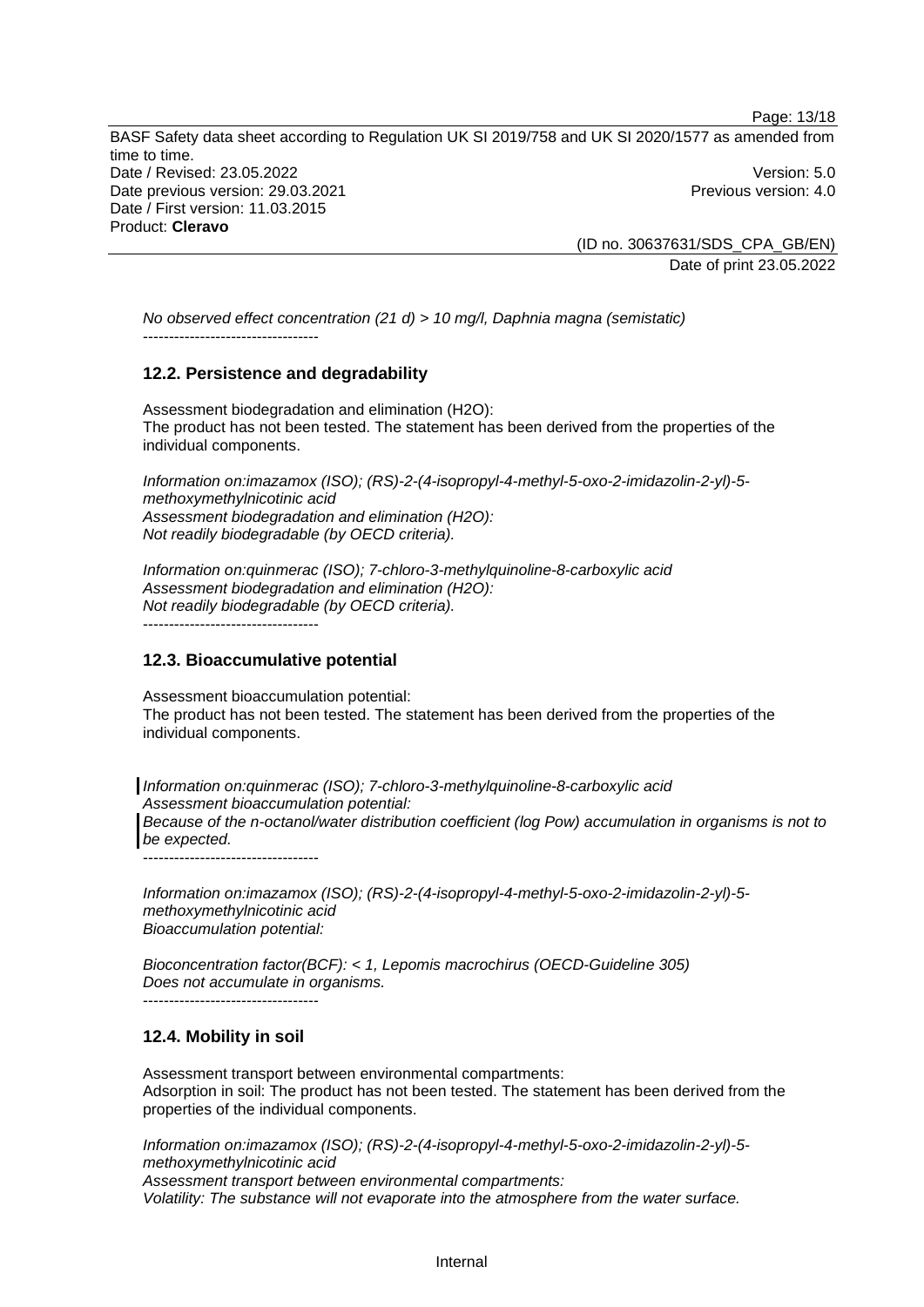Page: 14/18

BASF Safety data sheet according to Regulation UK SI 2019/758 and UK SI 2020/1577 as amended from time to time. Date / Revised: 23.05.2022 Version: 5.0 Date previous version: 29.03.2021 **Date previous version: 4.0** Date / First version: 11.03.2015 Product: **Cleravo** 

> (ID no. 30637631/SDS\_CPA\_GB/EN) Date of print 23.05.2022

*Adsorption in soil: Following exposure to soil, the product trickles away and can - dependant on degradation - be transported to deeper soil areas with larger water loads.*

*Information on:quinmerac (ISO); 7-chloro-3-methylquinoline-8-carboxylic acid Assessment transport between environmental compartments: Adsorption in soil: Following exposure to soil, the product trickles away and can - dependant on degradation - be transported to deeper soil areas with larger water loads.* ----------------------------------

# **12.5. Results of PBT and vPvB assessment**

The product does not contain a substance fulfilling the PBT (persistent/bioaccumulative/toxic) criteria or the vPvB (very persistent/very bioaccumulative) criteria.

### **12.6. Endocrine disrupting properties**

Product does not contain a substance identified as having endocrine disrupting properties above legal limits, in accordance with the criteria set out in Commission Delegated Regulation (EU) 2017/2100 or Commission Regulation (EU) 2018/605.

### **12.7. Other adverse effects**

The product does not contain substances that are listed in Regulation (EC) 1005/2009 on substances that deplete the ozone layer.

### **12.8. Additional information**

Other ecotoxicological advice: Do not discharge product into the environment without control.

# **SECTION 13: Disposal Considerations**

### **13.1. Waste treatment methods**

Must be disposed of or incinerated in accordance with local regulations.

The UK Environmental Protection (Duty of Care) Regulations (EP) and amendments should be noted (United Kingdom).

This product and any uncleaned containers must be disposed of as hazardous waste in accordance with the 2005 Hazardous Waste Regulations and amendments (United Kingdom)

Contaminated packaging:

Contaminated packaging should be emptied as far as possible and disposed of in the same manner as the substance/product.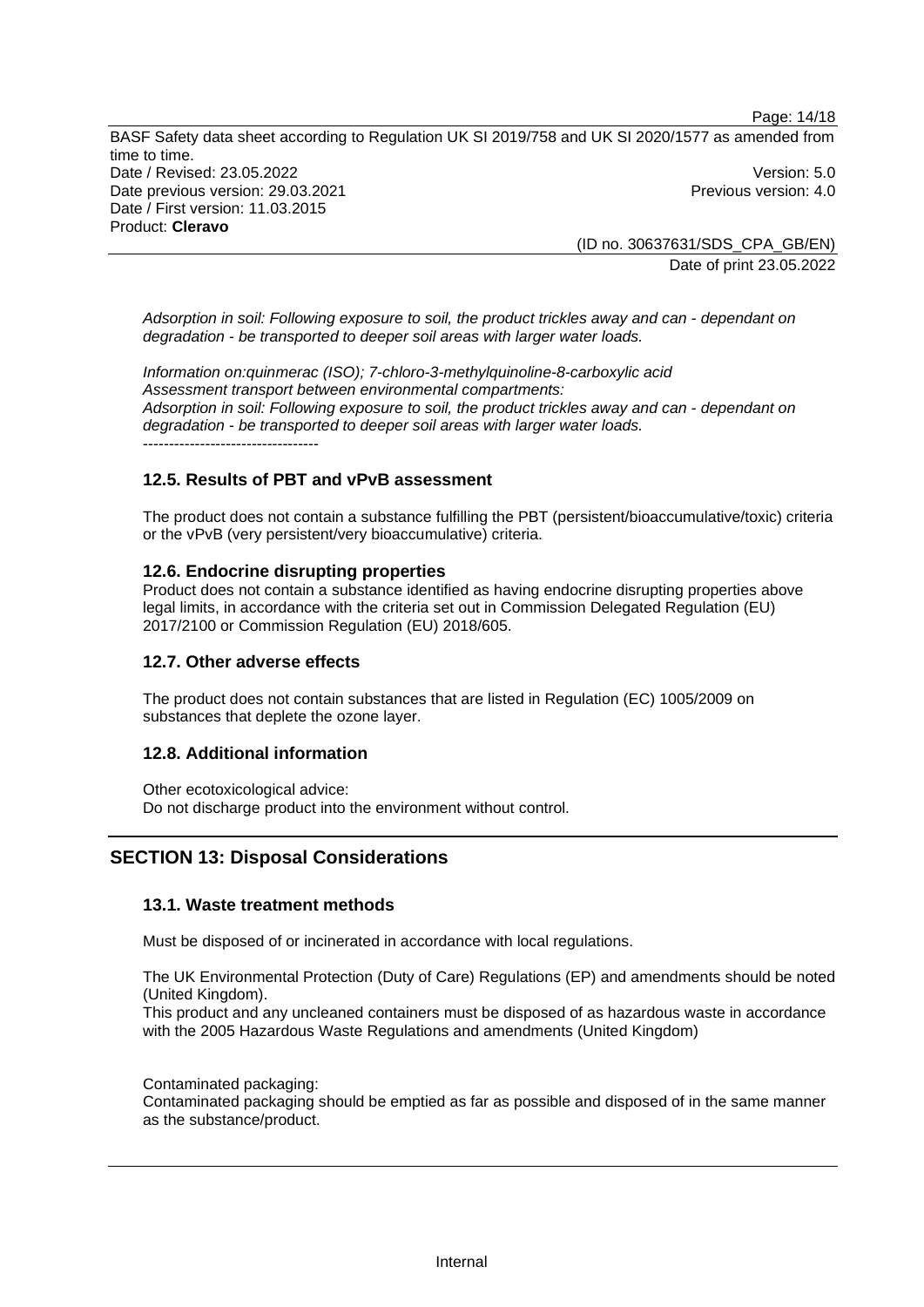Page: 15/18 BASF Safety data sheet according to Regulation UK SI 2019/758 and UK SI 2020/1577 as amended from time to time. Date / Revised: 23.05.2022 Version: 5.0 Date previous version: 29.03.2021 **Previous version: 4.0** Previous version: 4.0 Date / First version: 11.03.2015 Product: **Cleravo** 

(ID no. 30637631/SDS\_CPA\_GB/EN) Date of print 23.05.2022

# **SECTION 14: Transport Information**

### **Land transport**

| ۰, |  |
|----|--|
|----|--|

| UN number or ID number:<br>UN proper shipping name:<br>Transport hazard class(es):<br>Packing group:<br>Environmental hazards:<br>Special precautions for | <b>UN3082</b><br>ENVIRONMENTALLY HAZARDOUS SUBSTANCE, LIQUID,<br>N.O.S. (IMAZAMOX, QUINMERAC)<br>9. EHSM<br>Ш<br>ves |
|-----------------------------------------------------------------------------------------------------------------------------------------------------------|----------------------------------------------------------------------------------------------------------------------|
| user:                                                                                                                                                     | None known                                                                                                           |
| <b>RID</b>                                                                                                                                                |                                                                                                                      |
| UN number or ID number:<br>UN proper shipping name:                                                                                                       | <b>UN3082</b><br>ENVIRONMENTALLY HAZARDOUS SUBSTANCE, LIQUID,                                                        |
|                                                                                                                                                           | N.O.S. (IMAZAMOX, QUINMERAC)                                                                                         |
| Transport hazard class(es):                                                                                                                               | 9. EHSM                                                                                                              |
| Packing group:                                                                                                                                            | Ш                                                                                                                    |

Environmental hazards: yes Special precautions for user:

None known

#### **Inland waterway transport**

| ADN                                                                                                         |                                                                                        |
|-------------------------------------------------------------------------------------------------------------|----------------------------------------------------------------------------------------|
| UN number or ID number:<br>UN proper shipping name:                                                         | UN3082<br>ENVIRONMENTALLY HAZARDOUS SUBSTANCE, LIQUID,<br>N.O.S. (IMAZAMOX, QUINMERAC) |
| Transport hazard class(es):<br>Packing group:<br>Environmental hazards:<br>Special precautions for<br>user: | 9. EHSM<br>Ш<br>ves<br>None known                                                      |
|                                                                                                             |                                                                                        |

Transport in inland waterway vessel Not evaluated

#### **Sea transport**

#### IMDG

| UN number or ID number:  | UN 3082                                      |
|--------------------------|----------------------------------------------|
| UN proper shipping name: | ENVIRONMENTALLY HAZARDOUS SUBSTANCE, LIQUID, |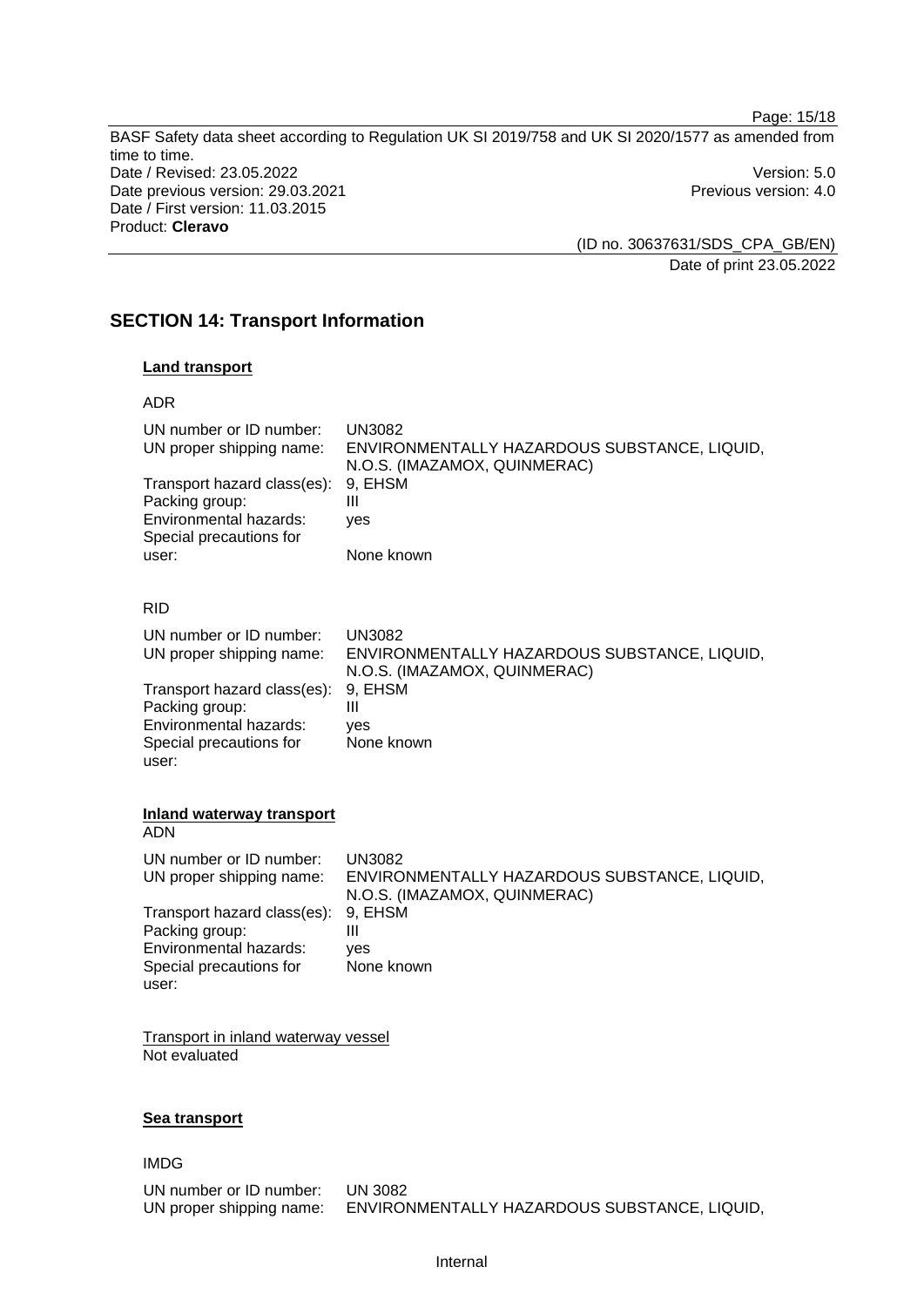Page: 16/18

BASF Safety data sheet according to Regulation UK SI 2019/758 and UK SI 2020/1577 as amended from time to time. Date / Revised: 23.05.2022 Version: 5.0 Date previous version: 29.03.2021 **Date previous version: 4.0** Date / First version: 11.03.2015 Product: **Cleravo** 

> (ID no. 30637631/SDS\_CPA\_GB/EN) Date of print 23.05.2022

|                             | N.O.S. (IMAZAMOX, QUINMERAC) |
|-----------------------------|------------------------------|
| Transport hazard class(es): | 9, EHSM                      |
| Packing group:              |                              |
| Environmental hazards:      | ves                          |
|                             | Marine pollutant: YES        |
| Special precautions for     | EmS: F-A; S-F                |
| user:                       |                              |

### **Air transport**

### IATA/ICAO

| UN number or ID number:<br>UN proper shipping name: | UN 3082<br>ENVIRONMENTALLY HAZARDOUS SUBSTANCE, LIQUID,<br>N.O.S. (IMAZAMOX, QUINMERAC) |
|-----------------------------------------------------|-----------------------------------------------------------------------------------------|
| Transport hazard class(es): 9, EHSM                 |                                                                                         |
| Packing group:<br>Environmental hazards:            | Ш<br>ves                                                                                |
| Special precautions for                             | None known                                                                              |
| user:                                               |                                                                                         |

#### **14.1. UN number or ID number**

See corresponding entries for "UN number or ID number" for the respective regulations in the tables above.

### **14.2. UN proper shipping name**

See corresponding entries for "UN proper shipping name" for the respective regulations in the tables above.

#### **14.3. Transport hazard class(es)**

See corresponding entries for "Transport hazard class(es)" for the respective regulations in the tables above.

### **14.4. Packing group**

See corresponding entries for "Packing group" for the respective regulations in the tables above.

#### **14.5. Environmental hazards**

See corresponding entries for "Environmental hazards" for the respective regulations in the tables above.

#### **14.6. Special precautions for user**

See corresponding entries for "Special precautions for user" for the respective regulations in the tables above.

### **14.7. Maritime transport in bulk according to IMO instruments**

Maritime transport in bulk is not intended.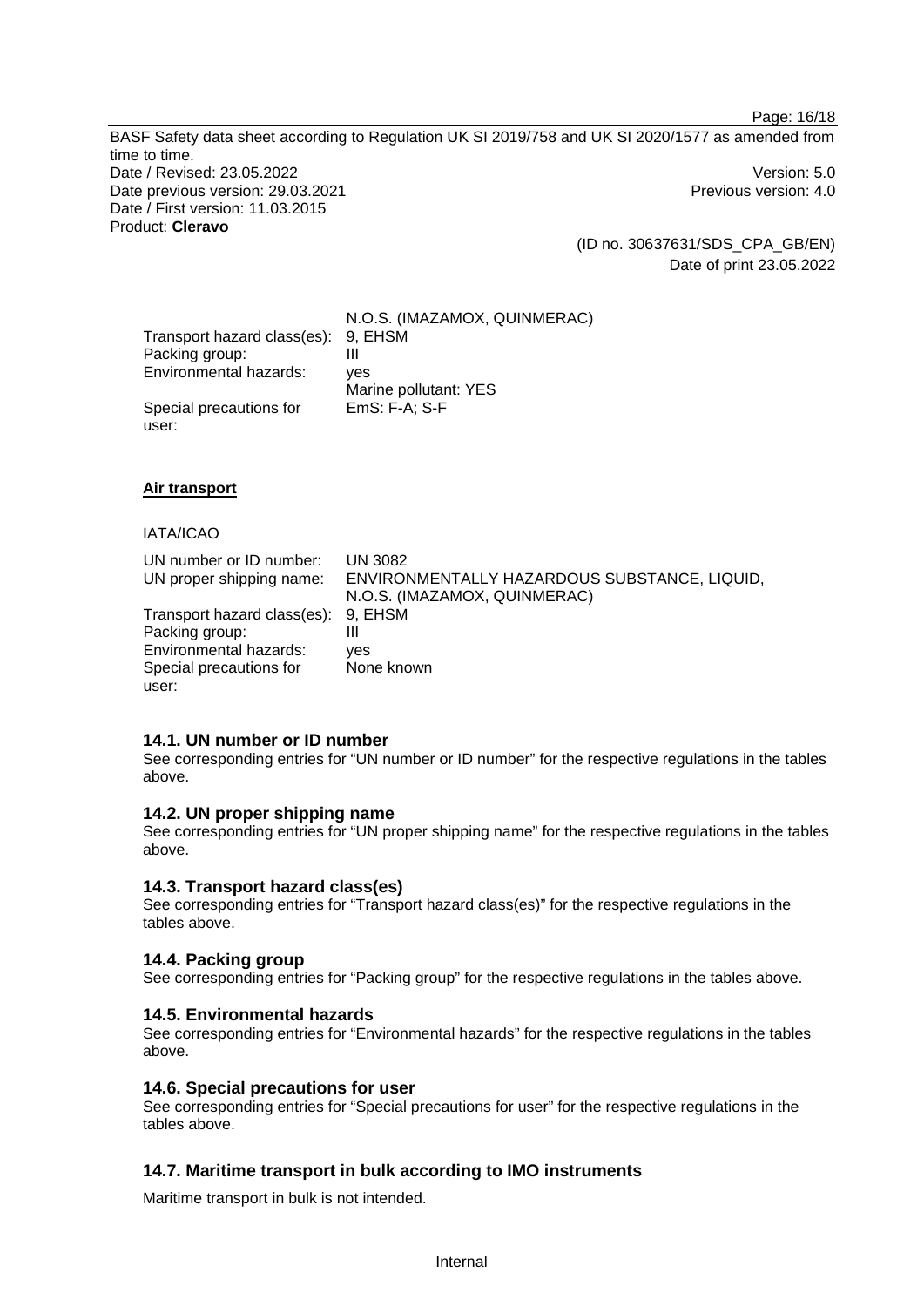Page: 17/18

BASF Safety data sheet according to Regulation UK SI 2019/758 and UK SI 2020/1577 as amended from time to time. Date / Revised: 23.05.2022 Version: 5.0 Date previous version: 29.03.2021 **Date previous version: 4.0** Date / First version: 11.03.2015 Product: **Cleravo** 

(ID no. 30637631/SDS\_CPA\_GB/EN) Date of print 23.05.2022

### **Further information**

Product may be shipped as non-hazardous in suitable packages containing a net quantity of 5 L or less under the provisions of various regulatory agencies: ADR, RID, ADN: Special Provision 375; IMDG: 2.10.2.7; IATA: A197; TDG: Special Provision 99(2); 49CFR: §171.4 (c) (2) and also the Special Provision 375 in Appendix B which is regulated in China "Regulations Concerning Road Transportation of Dangerous Goods Part 3: Index of dangerous goods name and transportation requirements" (JT/T 617.3)

This product is subject to the most recent edition of "The Carriage of Dangerous Goods and Use of Transportable Pressure Equipment Regulations" and their amendments (United Kingdom).

# **SECTION 15: Regulatory Information**

### **15.1. Safety, health and environmental regulations/legislation specific for the substance or mixture**

Prohibitions, Restrictions and Authorizations

Annex XVII of Regulation (EC) No 1907/2006: Number on List: 3

Restrictions of Regulation (EC) No 1907/2006, Annex XVII, do not apply for the intended use(s) of the product given in this SDS.

Directive 2012/18/EU - Control of Major Accident Hazards involving dangerous substances (EU): List entry in regulation: E1 List entry in regulation: E2

This product is classified under the European CLP Regulation.

The data should be considered when making any assessment under the Control of Substances Hazardous to Health Regulations (COSHH), and related guidance, for example, 'COSHH Essentials' (United Kingdom).

This product may be subject to the Control of Major Accident Hazards Regulations (COMAH), and amendments if specific threshold tonnages are exceeded (United Kingdom).

### **15.2. Chemical Safety Assessment**

Advice on product handling can be found in sections 7 and 8 of this safety data sheet.

# **SECTION 16: Other Information**

For proper and safe use of this product, please refer to the approval conditions laid down on the product label.

Full text of the classifications, including the hazard classes and the hazard statements, if mentioned in section 2 or 3: